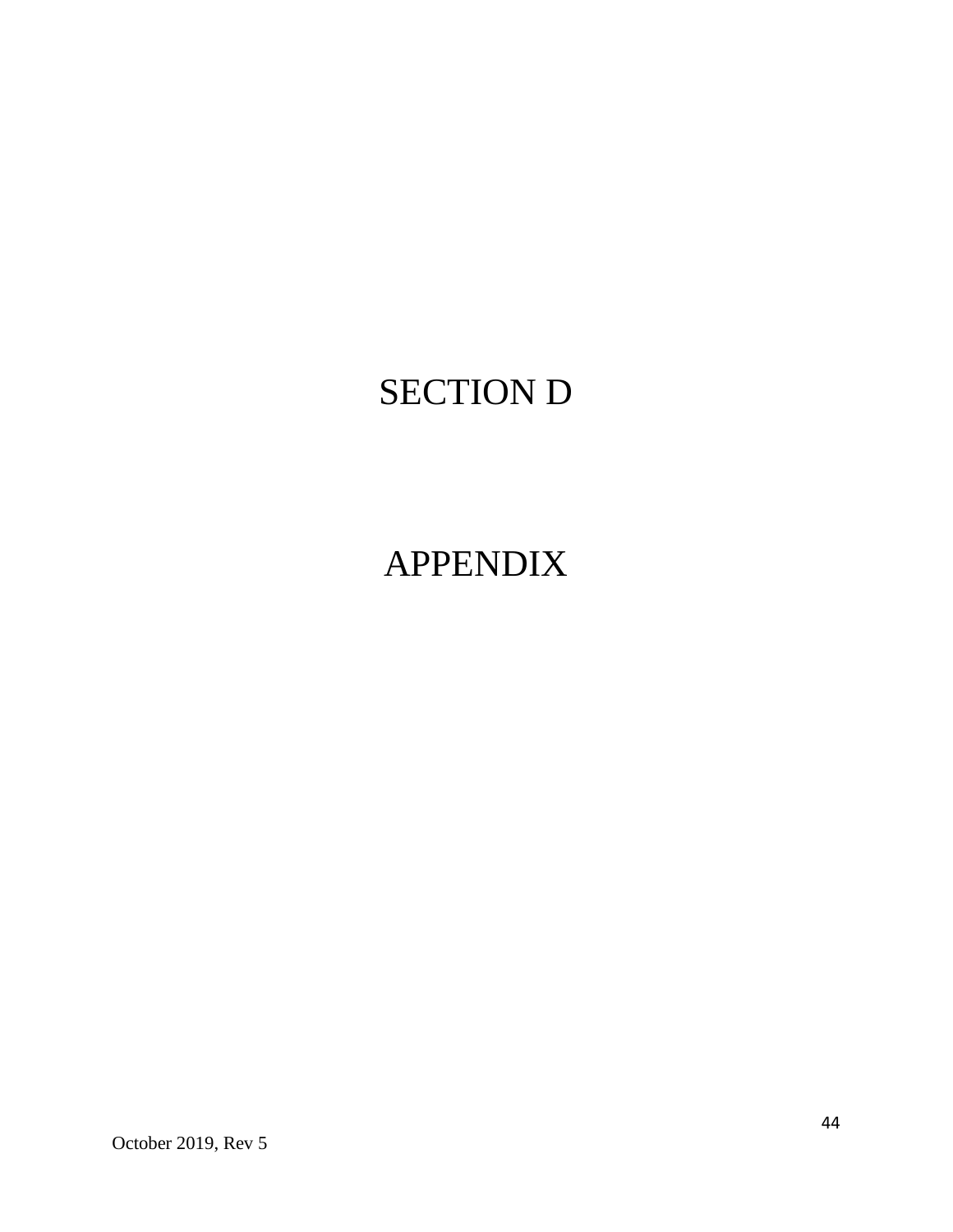#### **D.1. HISTORICAL INFORMATION**

The foundering of the M/V SELENDANG AYU in December 2004 contributed to the Coast Guard expanding the scope of the Pollution Prevention Regulations to include non-tank vessels and the formation of the Aleutian Island Risk Assessment. It also contributed to IMO's adoption of five (5) Areas to Be Avoided (ATBA), formally institutionalizing the risk mitigating measures established by the Alaska Maritime Prevention and Response Network (AMPRN) in 2012. Figure D-1 shows where many of the significant marine casualties in the Aleutian Islands have occurred from 1982-2019.



*Figure D-1. Marine Casualty Locations from 1982-2019.*

#### **D.1.1. Aleutian Islands Risk Assessment Risk Reduction Measures Implementation Status**

A multi-phased maritime risk assessment was conducted for the Aleutian Islands from 2010- 2015 (see Aleutian Island Risk Assessment (AIRA) website for project history and document[s](http://www.aleutianriskassessment.com/) [http://www.aleutianriskassessment.com/\)](http://www.aleutianriskassessment.com/). The AIRA utilized a combination of peer-reviewed technical analysis and expert knowledge from a diverse group of stakeholders to evaluate the risks of marine accidents and oil spills in the Aleutian Islands and make a series of recommendations in both prevention and response measures to improve safety. Some of these recommendations have been implemented, while policymakers are still considering others.

Figure D-2 lists the recommendations from Phase A and their status upon completion of Phase B (reference AIRA Phase B Final Program Report, March 2016).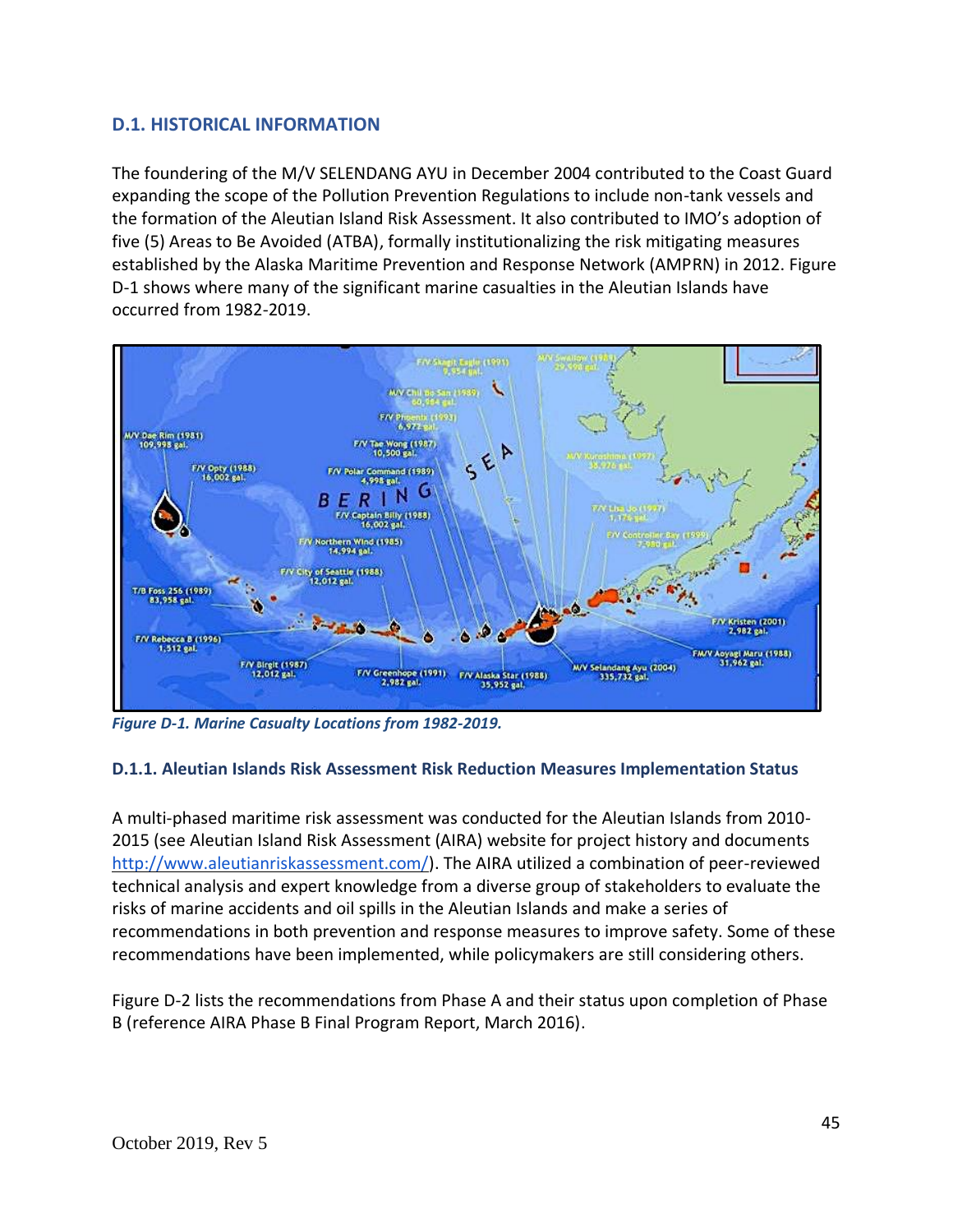## RECOMMENDATION @ End of AIRA Phase A

### $\sum$  STATUS (Items in bold were part @ End of AIRA Phase B



#### **ENHANCED VESSEL MONITORING AND REPORTING...** Vessels subject to US VRP regulations currently Monitor all vessels in region to detect anomalous monitored via USCG-approved alternative compliance activity & ID vessels to support rescue AIS sites added at Nikolski and Adak Monitor compliance with routing measures Vessels in innocent passage not monitored unless Expand AIS coverage in region voluntarily **EMERGENCY TOWING SYSTMEMS (ETS).** ETS added in 3 locations (2013) **Stage additional ETS in Aleutians** Training exercises conducted in 2012 and 2014 Continue annual training & exercises **ENHANCE TOWING CAPABILITIES ON USCG CUTTERS** Not completed due to lack of funding; also not Replace Acushnet (decommissioned in 2011) deemed to be in accordance with current USCG mission with vessel with towing capability and priorities Increase cutter presence Ensure all cutters in AK have best available ETS **INCREASE SALVAGE & SPILL RESPONSE CAPABILITY** USCG promulgated Non-tank Vessel Response Plan rules **USCG** promulgate Non-tank VRP rules  $(2013)$ Conduct response gap analysis Response gap analysis completed Recommend additional resources needed in Salvage, spill response needs identified SCP for salvage, spill response for largest vessels (focus on nearshore) transiting in innocent passage **INCREASE RESCUE TUG CAPABILITY........** Tug capability analyzed for 75th percentile Consider options to add rescue tug capability tanker/non-tank vessel spill (dedicated, non-dedicated, seasonal, **Recommendation developed for optimal response** tug of opportunity) system, including rescue tug, salvage, spill response, management / funding, and vessel monitoring Determine necessary capabilities (intended as alternative compliance) Determine management & funding **STRENGTHEN ALEUTIANS SUBAREA Updated SCP finalized in 2015 CONTINGENCY PLAN (SCP)** 20 new GRS developed; deployment exercise in Adak Emphasize prevention measures and systems **PPOR** updated ID spill response & salvage resources needed Equipment added to Unalaska and Adak Develop additional GRS OSLTF funds intended for response Conduct additional PPOR planning Current USCG-approved alternate compliance systems USCG ensure vessels required to have VRP do not include all elements of recommended optimal maintain resources in SCP response system Seek OSLTF funds to support planning and prevention **INITIATE PROCESS TO ESTABLISH IMO** Areas to be avoided & preferred routes adopted PARTICULARLY SENSITIVE SEA AREA by IMO in 2015 (modified from PSSA) Determine boundaries Additional protective measures such as routing, Recommend protective measures, considering areas to be avoided, ship routing, ship reporting, reporting, etc. can still be considered recommended tracks, and traffic separation in

*Figure D-2. Recommendations from Phase A and their status upon completion of Phase B (reference AIRA Phase B Final Program Report, March 2016).*

**Unimak Pass**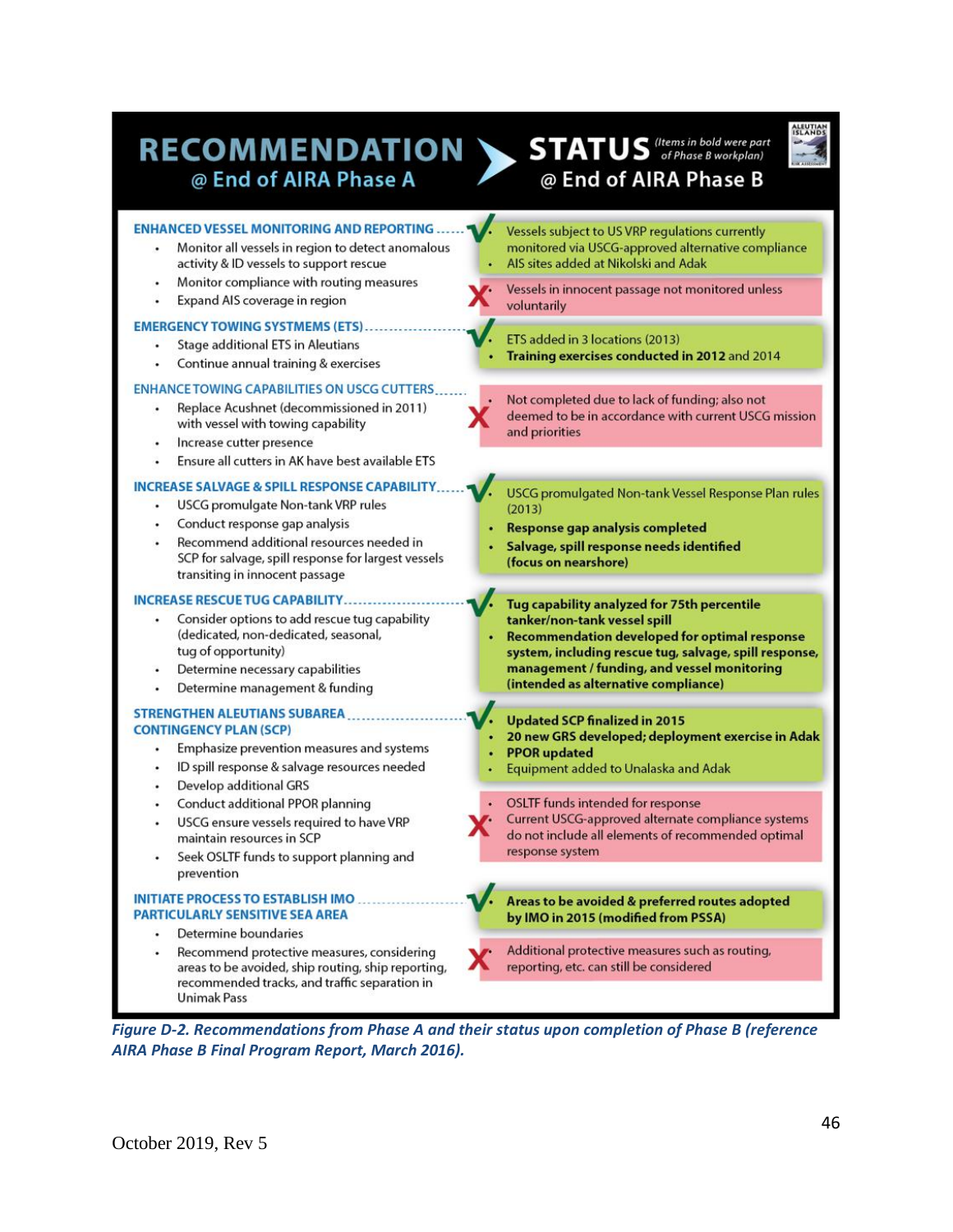The AIRA Management Team met following the conclusion of Phase B and added a subsequent recommendation to establish a Waterways Safety Committee using the remaining project funds.

#### **D.1.2. History of Establishing the Areas to Be Avoided (ATBA)**

An ATBA is a routing measure that places a particular area of the ocean off-limits to some or all types of vessel traffic. Both IMO and the U.S. Coast Guard define an ATBA as "a routing measure comprising an area within defined limits in which either navigation is particularly hazardous or it is exceptionally important to avoid casualties and which should be avoided by all ships, or certain classes of ship."<sup>4</sup> IMO will not adopt an ATBA "if it would impede the passage of ships through an international strait."<sup>5</sup>

An overarching theme of the Aleutian Islands Risk Assessment (AIRA) was that prevention measures take priority over response measures, and all risk mitigation measures be realistic and practical. Through a collaborative effort whereby the Aleutian Bering Sea Landscape Conservation Cooperative analyzed and presented<sup>6</sup> to the AIRA Advisory Panel vessel data for the region, and the vetting of the Alaska Maritime Prevention and Response Network's offshore routing measures it was recommended that ATBAs be established in the Aleutian Island archipelago.

In June 2015, the IMO's Maritime Safety Committee adopted five recommendatory ATBAs<sup>7</sup> in the region of the Alaska Aleutian Islands.<sup>8</sup> Mariners should consult appropriate resources to identify the official boundaries of the Aleutian Island ATBAs. In general, however, the Aleutian

Figure D-3 shows the Aleutian Islands ATBAs implemented by IMO in 2015.

<sup>4</sup> IMO, General Provisions on Ships' Routing, § 2.13. *See also* 33 C.F.R. § 167.5(a).

<sup>5</sup> General Provisions on Ships' Routing, § 3.7.

<sup>6</sup> <https://absilcc.org/science/sitepages/FY2013-02.aspx>

<sup>7</sup> http://www.ak-mprn.org/wp-content/uploads/2017/03/Aleutian-ATBA-Coords-w-diagram-14.pdf

<sup>&</sup>lt;sup>8</sup> See, e.g., IMO, Meeting Summary, Maritime Safety Committee (MSC), 95<sup>th</sup> Session, 3-12 June 2015 (Dec. 6, 2015) (noting adoption of five recommendatory ATBAs in the region of the Alaska Aleutian Islands).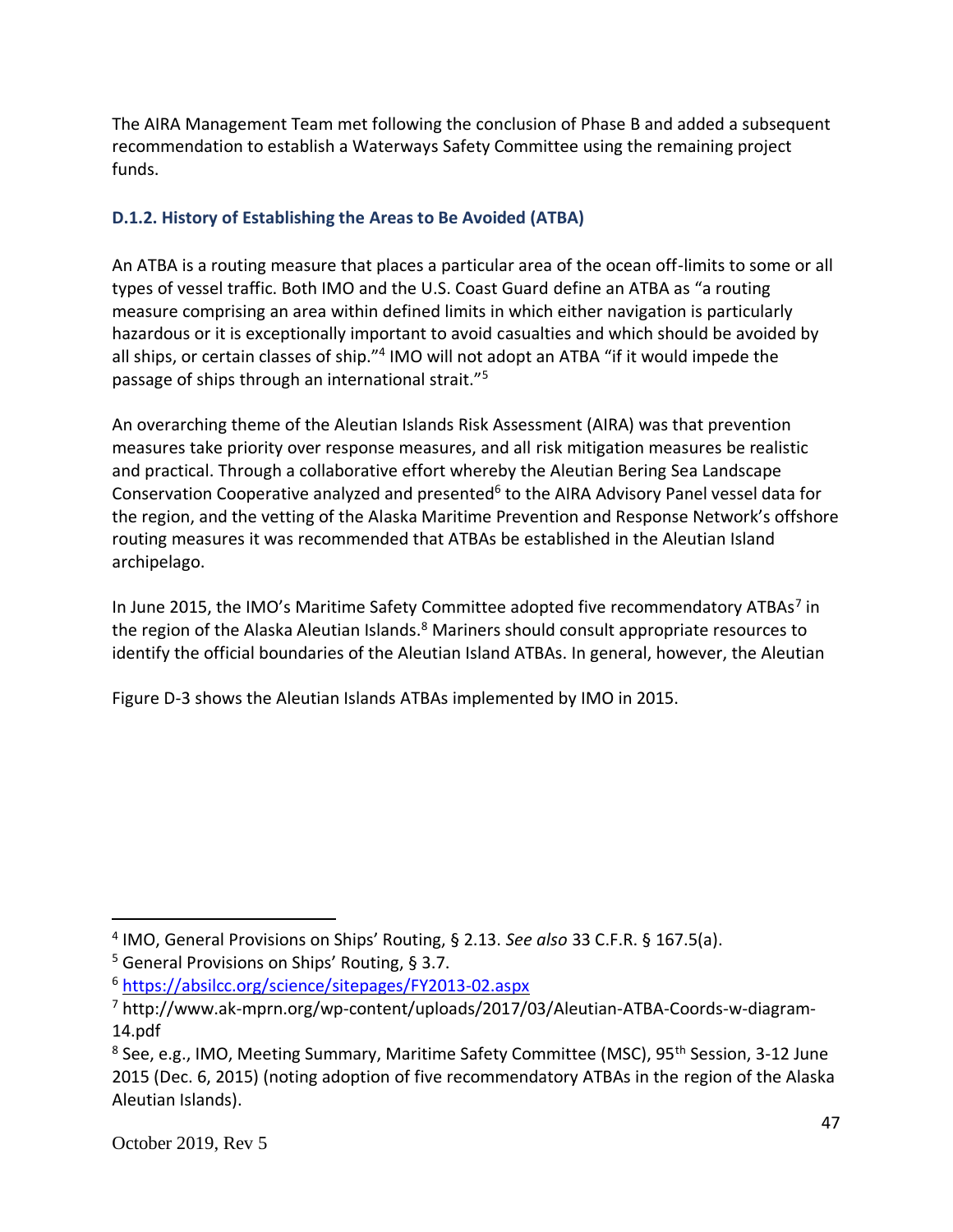

*Figure D-3. Aleutian Islands ATBAs implemented by IMO in 2015.*

Island ATBAs extend no more than 50 nautical miles from the shoreline of the U.S. Aleutian Islands.<sup>9</sup>

The IMO adopted the Aleutian Island ATBAs "[i]n order to reduce the risk of marine casualty and resulting pollution and damage to the environment."<sup>10</sup> As explained in the U.S. submission to IMO, "the 50 nautical mile buffer allows time for repair or time to launch an emergency response effort to a foundering vessel before it runs aground and damages sensitive resources. It will also reduce the possibility of ships grounding on the shoreline due to negligent

<sup>&</sup>lt;sup>9</sup> IMO, Sub-Committee on Navigation, Communications and Search and Rescue, 2<sup>nd</sup> Session, Agenda Item 3, Routing Measures and Mandatory Ship Reporting Systems, "Establishment of five areas to be avoided in the region of the Aleutian Islands, Submitted by the United States" p. 2, § 3 (Dec. 5, 2014).

 $10$  IMO, Sub-Committee on Navigation, Communications and Search and Rescue,  $2<sup>nd</sup>$  Session, Agenda Items 3 and 6, Routing Measures and Mandatory Ship Reporting Systems, E-Navigation Strategy Implementation Plan, Report of the Navigation Working Group, Annex 3, p.1 (March 11, 2015).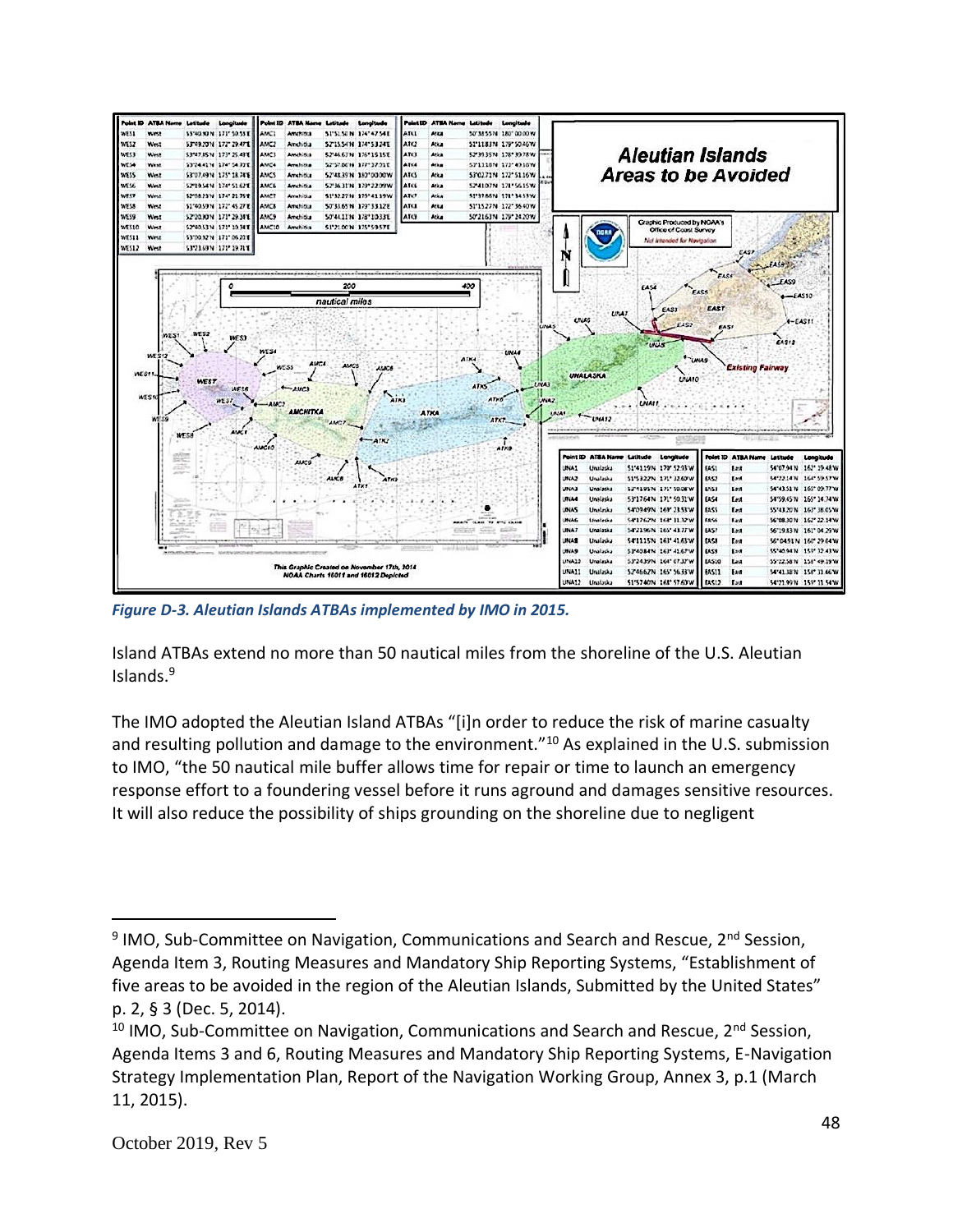navigation."<sup>11</sup> In addition, the ATBAs are designed to "protect national and international recognized habitat and species from ship source pollution."<sup>12</sup>

The ATBAs, which went into effect January 1, 2016,<sup>13</sup> apply to all ships 400 gross tonnage and greater.<sup>14</sup> The ATBAs are recommendatory in nature;<sup>15</sup> they are not mandatory routing measures.



*Figure D-4. U.S. EEZ Boundary, 50 NM Vessel Response Plan, 12 NM Territorial Boundary, IMO or other ATBAs, and Fairways.*

<sup>12</sup> *Id.* p.2, § 7.4.

<sup>13</sup> See, e.g., IMO, Meeting Summary, Maritime Safety Committee (MSC), 95<sup>th</sup> Session, 3-12 June 2015 (Dec. 6, 2015) (noting effective date of newly established ATBAs).

<sup>14</sup> IMO, Sub-Committee on Navigation, Communications and Search and Rescue,  $2<sup>nd</sup>$  Session, Agenda Items 3 and 6, Routing Measures and Mandatory Ship Reporting Systems, E-Navigation Strategy Implementation Plan, Report of the Navigation Working Group, Annex 3, p.1 (March 11, 2015).

<sup>15</sup> IMO, Sub-Committee on Navigation, Communications and Search and Rescue,  $2^{nd}$  Session, Agenda Item 3, Routing Measures and Mandatory Ship Reporting Systems, "Establishment of five areas to be avoided in the region of the Aleutian Islands, Submitted by the United States" p. 1, § 1 (Dec. 5, 2014).

<sup>&</sup>lt;sup>11</sup> IMO, Sub-Committee on Navigation, Communications and Search and Rescue,  $2^{nd}$  Session, Agenda Item 3, Routing Measures and Mandatory Ship Reporting Systems, "Establishment of five areas to be avoided in the region of the Aleutian Islands, Submitted by the United States" p. 2, § 3 (Dec. 5, 2014).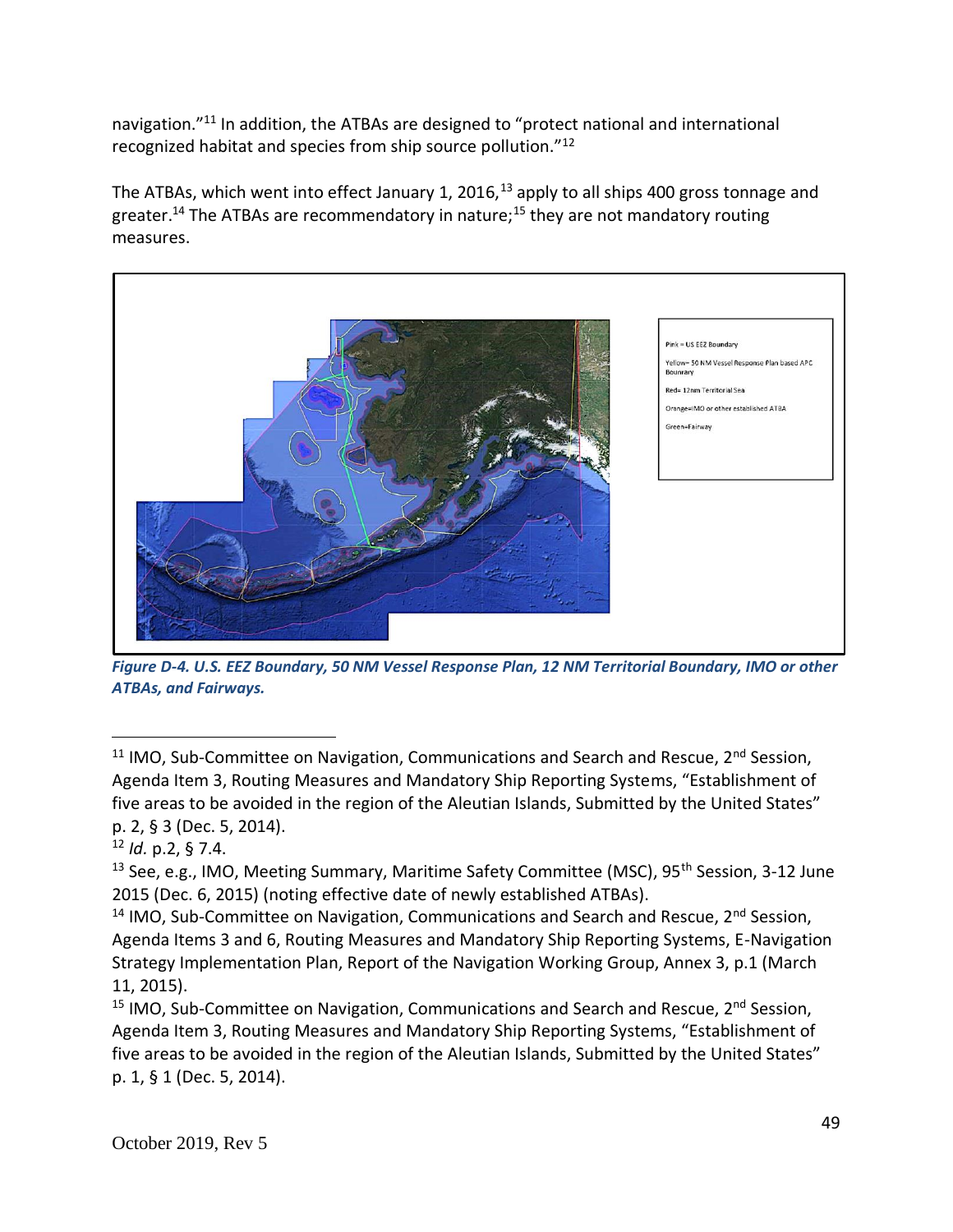Fishing vessels, tugs, research and cruise vessels often travel within the boundaries of the ATBAs due to the nature of their operations. Cargo vessels under control or direction of local pilots can also operate within the ATBA. An evaluation of Automatic Identification System (AIS) data from the first four months of implementation showed increasing levels of compliance over time.



*Figure D-5. Vessel transits in yellow show that following the implementation of the ATBAs the majority of traffic is now following safer routes greater than 50 nautical miles from land (in green) as compared to previous riskier routes (in red).* 

#### **D.2. ECOLOGICAL ISSUES OF CONCERN**

Stretching more than 1,000 miles, the Aleutian Islands form the longest archipelago in the world and dominate the region of this Safety Plan. These islands and the tip of the Alaska Peninsula are the gateway between the Bering Sea, the Pribilof Islands and the rest of the North Pacific. Cold and nutrient-rich currents flow through the passes between the islands, supporting an abundance of life including deep-sea corals, fish and shellfish, marine mammals, and migratory birds. As a result of this abundance, the waters surrounding the Aleutian Islands host rich and productive commercial fisheries. The islands themselves form part of the Alaska Maritime National Wildlife Refuge and are managed for their biological diversity and cultural significance to the indigenous people of the region and as an important, historic battlefield during World War II.

#### **D.2.1. Alaska Native Culture**

Indigenous Unangan, or Aleut people, have inhabited this region for thousands of years and continue to live in 14 communities across the Aleutians, Pribilofs and western tip of the Alaska Peninsula. These communities continue to depend on marine resources. For example, 90% of the households in Atka, Akutan, and Nikolski rely upon marine mammals, birds and fishery resources for subsistence. Thirteen individual Alaska Native Tribes are located in the region in association with every community except Cold bay and Adak. These tribes have government-togovernment relationships with the United States giving them important, sovereign rights and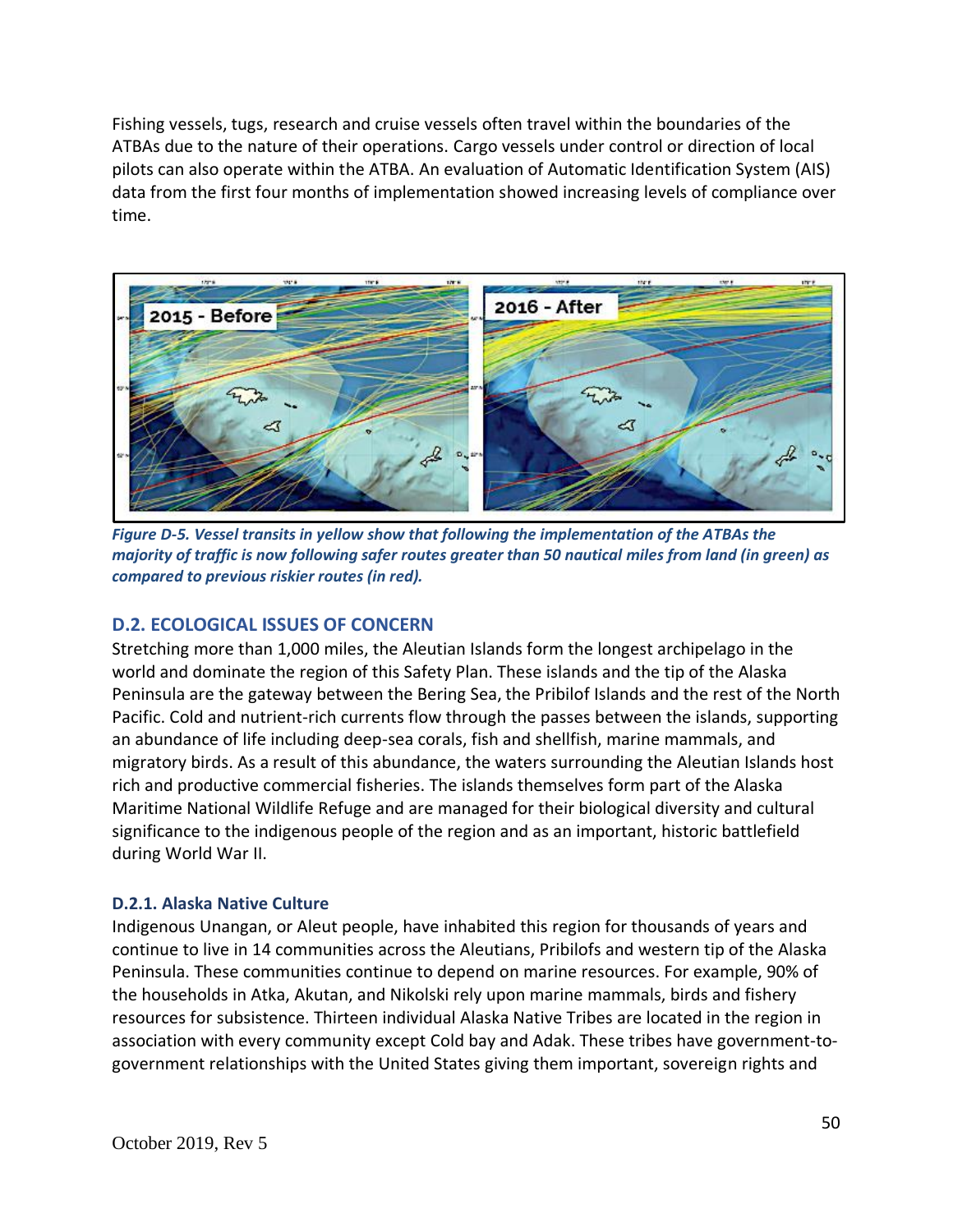most also operate Alaska Native Corporations that own extensive private land holdings in the region as well.

In addition to the present-day communities, the region is home to thousands of culturally significant areas that are of critical importance to the Aleut people as harvesting areas for fish and wildlife. Many of these sites are also important spiritually and are protected by federal and state laws (see Section D.2.4. Land Ownership and Regulations).

#### **D.2.2. Invasive Species**

At present, there are relatively few non-native species in the Bering Sea. However, it is predicted that Arctic regions – including the Bering Sea – will become more susceptible to invasions because of changes in climate and shipping traffic. <sup>16</sup>

Rats, a non-native species, introduced by vessels are one of the biggest threats to nesting seabirds in the Aleutians. By preying on eggs and chicks, they have decimated seabird nesting colonies on several islands. Rat eradication and prevention programs are helping keep some of the remaining islands rat-free.

[StopRats.org](http://stoprats.org/) is a good source for more information and includes helpful information on preventing rodent infestations on vessels and preventing their spread to and from ports.

**State and federal laws have been developed to address this issue and key components include**:

- Prohibiting intentional or negligent feeding (e.g., unsecured garbage, improperlystored food) of invasive rodents;
- It is unlawful for the owner or operator of a vessel, vehicle, aircraft, structure being moved, or other means of conveyance to knowingly or unknowingly harbor live rats or mice, or to enter Alaska (including Alaska waters) while knowingly or unknowingly harboring these animals; and
- Requiring that the owner or operator of a harbor, port, airport, or food processing facility in which live rats or mice have been found develop and implement an ongoing rodent response and eradication or control plan.

#### **D.2.3. Ecological Values**

The interplay of a broad continental shelf, seasonal ice cover, ocean currents and active volcanic islands in this region fosters remarkable biological diversity and creates a variety of marine habitats. The long-term sustainability of these habitats is uncertain given a trend of warming oceans around the globe and a recent series of marine 'heat waves' in the North

<sup>&</sup>lt;sup>16</sup> Assessing the Risk of Non-Native Marine Species in the Bering Sea Jesika Reimer, Amanda Droghini, Anthony Fischbach, Jordan Watson3 Bonnie Bernard, and Aaron Poe 2017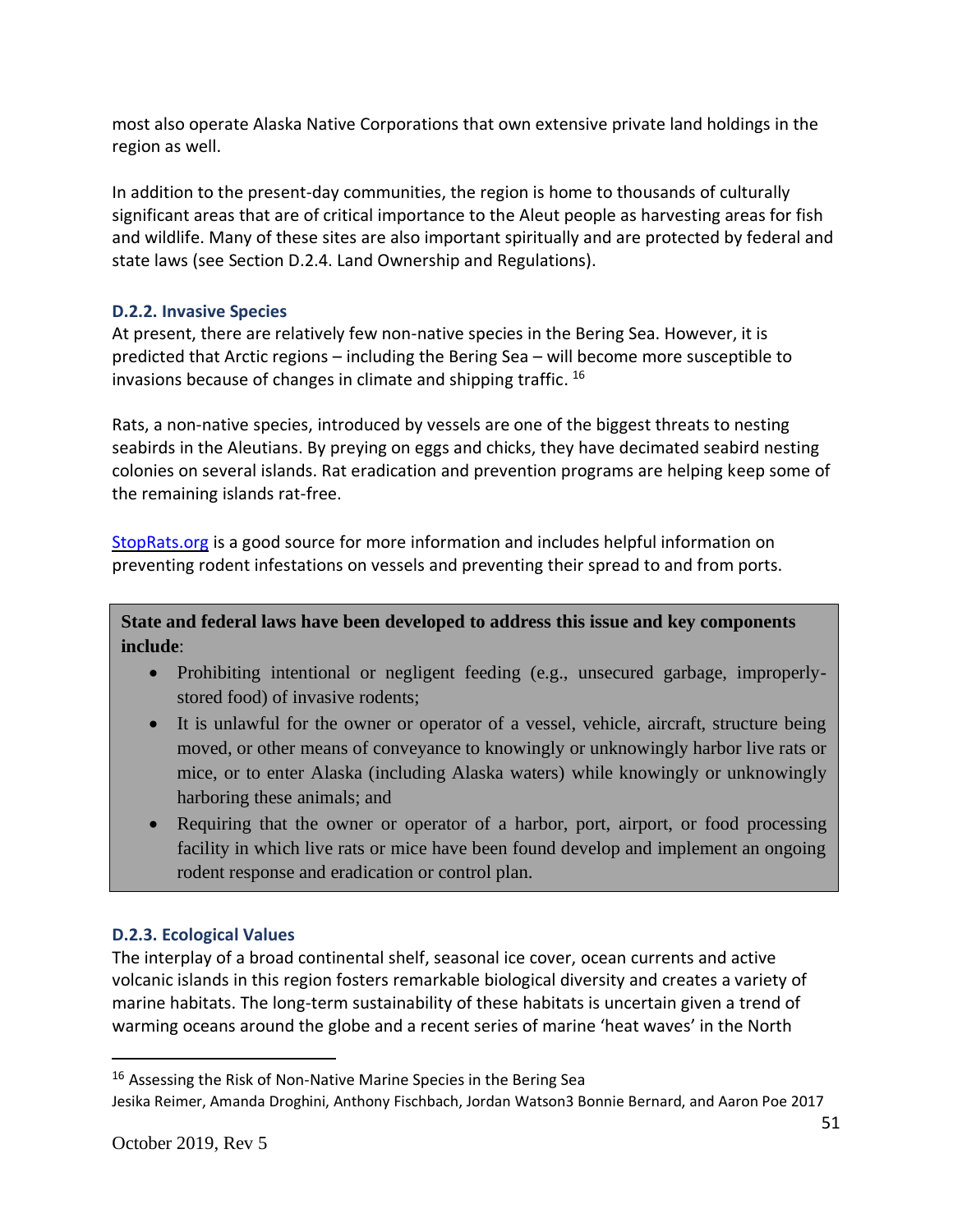Pacific. Further, dramatic decreases in seasonal sea ice in the northern Bering Sea are expected to impact this region in profound ways—including 'marine regime changes' that result in different species dominating the food web thus affecting the species available for harvest.

**Marine mammals:** The Aleutian and Pribilof Islands support a diversity of marine mammals. At least 26 species of marine mammals spend some portion of the year in the seas around the Aleutian Islands. Passes between the islands are critical pathways for migratory marine mammals traveling between the North Pacific and the Bering Sea. Fifteen kinds of whales can be found in the region, including humpback whales and gray whales. Harbor and Dall's porpoises also swim in these waters. The Aleutian and Pribilof Islands host Steller sea lions and several seal species including sea otters, northern fur seals, harbor seals, and occasionally ribbon, bearded and hooded seals.

Populations of otters, seals, sea lions, and whales are carefully monitored by the NMFS and U.S. Fish and Wildlife Service. Currently several populations of these species have been listed as threatened or endangered under the Endangered Species Act that have implications for navigation. For example, avoidance buffers have been established around Steller sea lion haulouts in a couple dozen areas in the Aleutian Islands. **For more details see Section B.13. Marine Mammal Conflict Avoidance.** 

Marine mammals are also critical to the social and economic wellbeing of the indigenous people (D.2.1.) of the Aleutian and Pribilof Islands. Not only do they represent thousands of pounds of healthy, traditional food for these remote communities but more importantly the harvest, processing and sharing sustains the cultural identity of the region's first people. Though these species are taken by Alaska Natives under careful regulation they are not harvestable by anyone else and even possession of skeletal remains or body parts can be illegal. A free guide produced by Alaska Sea Grant entitled: "Collecting Dead Marine Mammals While Beach Combing" is a helpful document that answers questions about possession. <https://seagrant.uaf.edu/bookstore/pubs/M-212.html>

**Birds:** The Aleutian and Bering Sea Islands host birds from all seven continents. Ancient lava flows created rock formations that are replete with nooks and hollows, which provide protection for nesting birds. More than 38 million seabirds—including puffins, kittiwakes, gulls, cormorants, storm-petrels, murres, auklets, and terns—nest on the islands. The Aleutian and Bering Sea Islands host several bird species, including the whiskered auklet and the red-legged kittiwake. In all, there are hundreds of seabird colonies in the Aleutian Islands, including one with at least 2 million nesting auklets and several with more than a million birds each. There are more than 30 globally significant Important Bird Areas (IBAs) in the Aleutians, including Alaska's most abundant bird area which hosts millions of foraging shearwaters at Unimak Pass. The profusion of birds found in this region accounts for over 80% of the seabirds nesting in the U.S. and ranks the Aleutian and Bering Sea Islands among the most valuable bird habitat areas on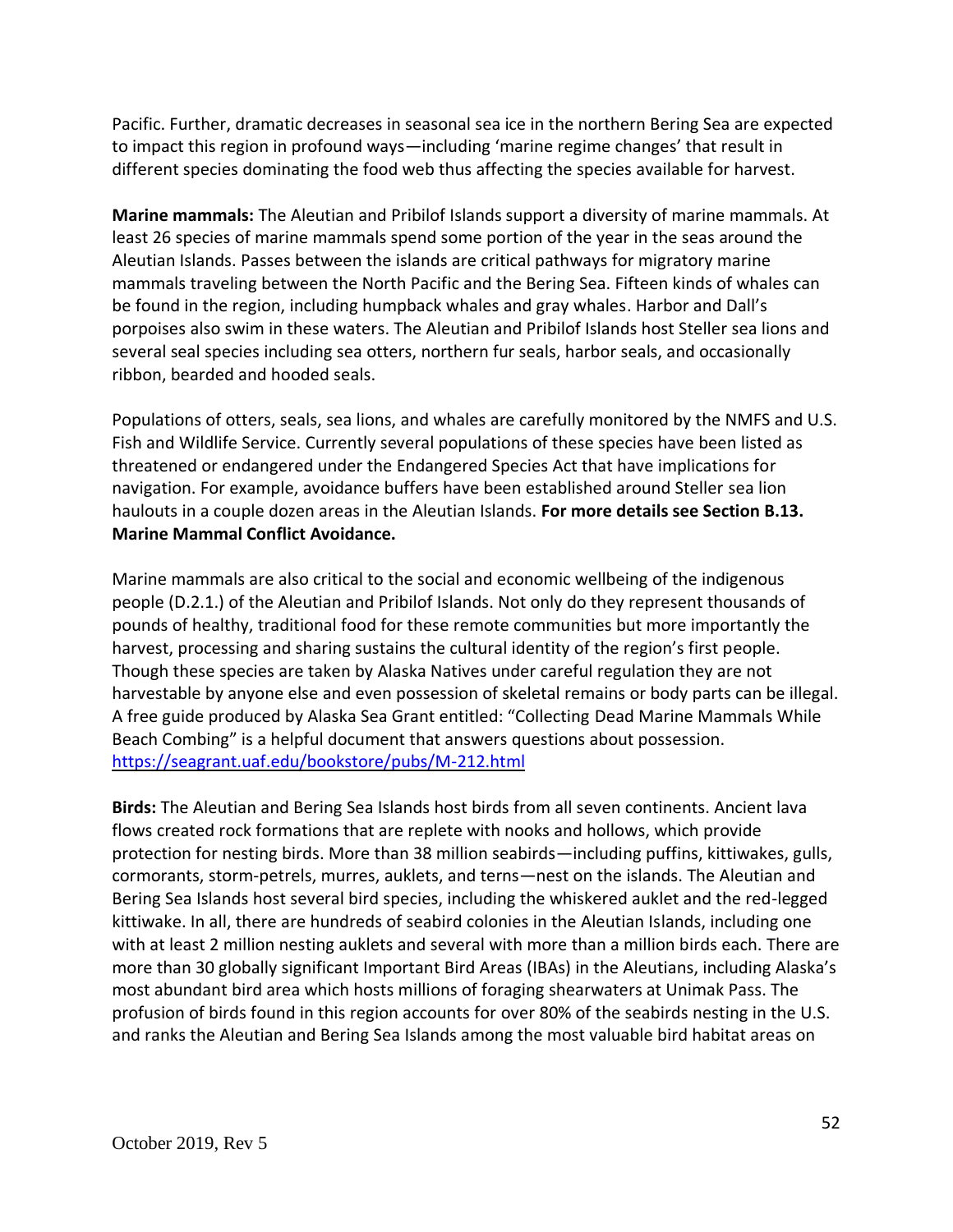Earth. Rats introduced by vessels are one of the biggest threats to nesting seabirds in the Aleutians.<sup>17</sup>

**Fish and fisheries:** The ocean currents and bathymetry of the region foster powerful flows and rich waters that support a wide abundance of commercially important fish species (including groundfish, salmon, halibut, rockfish, cod, and crab) as well as numerous species of biologically important forage fish such as herring, sand lance, capelin and smelt. Commercial fishery resources in the region are enormous and generate significant economic value and employment within the region.

**Cold water corals:** The Aleutians host unique aggregations of cold water corals. At least 97 species or subspecies of corals have been reported from the Aleutian Islands, 25 of which are likely endemic. Corals, sponges and similar organisms create seafloor habitat that many marine species use for spawning, feeding and sheltering, and as nurseries. Species supported by deep sea coral garden habitat include rockfish, Pacific Ocean perch, flatfish, Atka mackerel, golden king crab, shrimp, Pacific cod, pollock, greenling, Greenland turbot, halibut, sablefish, and other important epifauna.

#### **D.2.4. Land Ownership and Regulations**

Most of the lands above mean high tide in the region covered by the Safety Plan are designated as the Alaska Maritime National Wildlife Refuge and administered by the U.S. Fish & Wildlife Service with a headquarters office in Homer, Alaska. The Refuge was established, among other purposes, to conserve habitat for marine mammals, birds and marine resources; fulfill international treaty obligations relating to fish and wildlife; provide continued opportunities for subsistence uses by local peoples; conduct scientific research on marine resources; and to ensure water quality. Although the U.S. Fish and Wildlife Service's management authority ends at mean high tide, the agency is required to conserve the marine resources upon which seabirds and marine mammals rely.

As described above in D.2.1. the area covered in this Safety Plan has been home to the Aleut people for thousands of years. It is also a region of significant World War II battlegrounds. The excavation, disturbance, collection, or purchase of historical or archaeological specimens or artifacts on Federal refuge lands is prohibited under the Archaeological Resources Protection Act [\(16 U.S.C. 470ee\)](https://www.nps.gov/history/local-law/fhpl_archrsrcsprot.pdf) and on State of Alaska lands by the Alaska Historic Preservation Act [\(AS](http://touchngo.com/LGLCNTR/AKSTATS/Statutes/Title41/Chapter35/Section200.htm)  [41.35\)](http://touchngo.com/LGLCNTR/AKSTATS/Statutes/Title41/Chapter35/Section200.htm). Additionally, the Native American Graves Protection and Repatriation Act (25 U.S.C. 3001 et seq., 104 Stat. 3048), is a federal law that makes it a criminal offense disturb Native American burial sites.

 $17$  See Section D.2.2. for more information on rat infestations.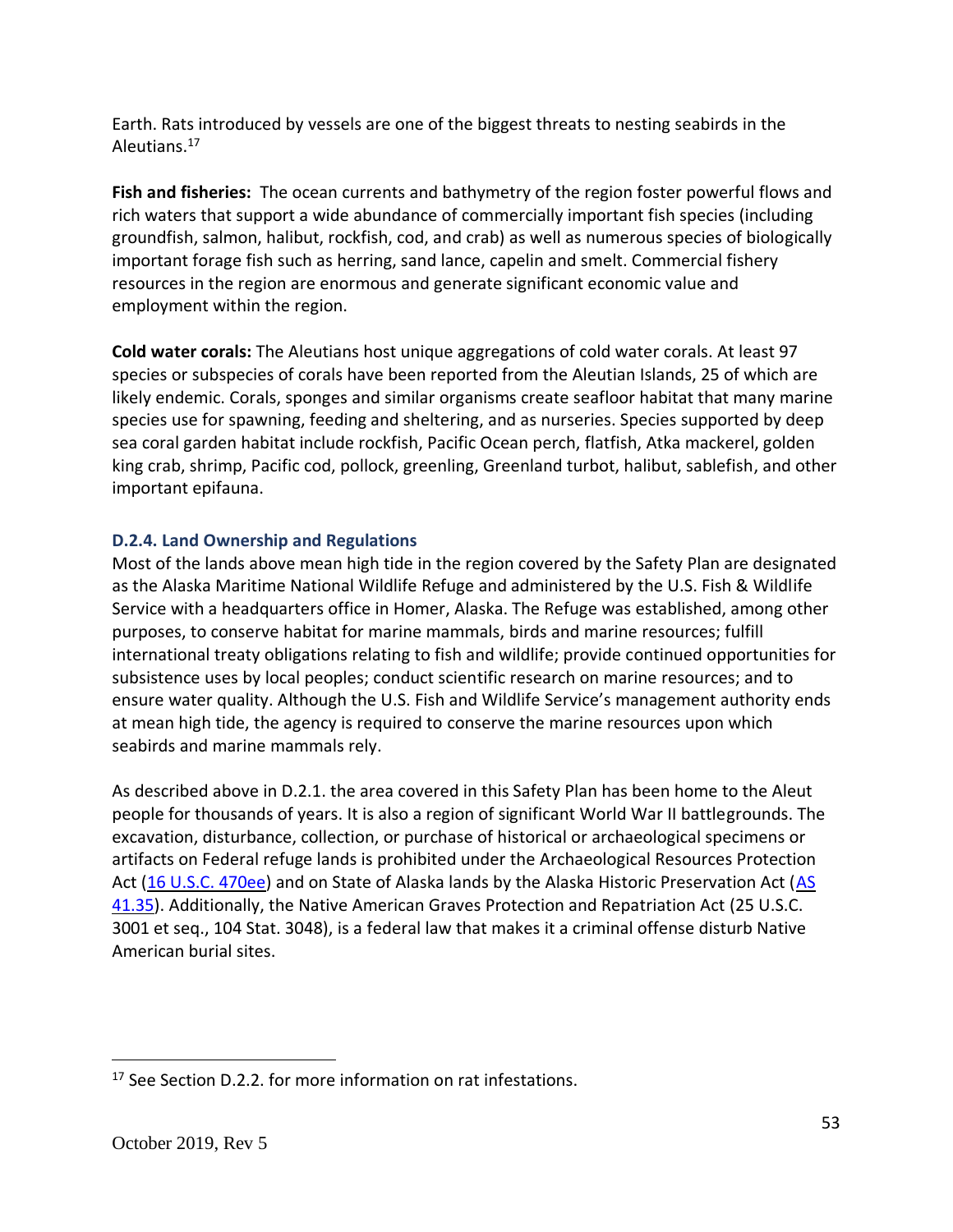Beyond historical areas, numerous locations are privately-owned and subject to Alaska Native Regional Corporation or tribal regulations. Respect private lands and contact the appropriate entity.

The Alaska Department of Fish and Game is also an important management authority for fisheries and wildlife in the region. Though hunting and fishing may be permitted it is closely regulated and anyone considering these activities should ensure they are following the annual regulations published by the agency.

#### **D.3. ECONOMIC ISSUES OF CONCERN**

#### **D.3.1. Commercial Fisheries**

The U.S. has exclusive fishery management authority over all marine fishery resources in the Exclusive Economic Zone (EEZ), the area extending between 3 and 200 miles offshore as established under the Magnuson-Stevens Act (US Code Title 16, Section 1801 *et seq.*).

**Volume and Value:** In 2016, 1.95 million metric tons of groundfish was caught commercially, generating approximately \$683 million ex-vessel value and \$1.92 billion first wholesale value. The value of the shellfish fishery amounted to \$246 million ex-vessel value and \$349 million first wholesale value. These fisheries employ approximately 13,500 workers.

**Management:** Fisheries within the Bering Sea / Aleutian Island (BSAI) are managed at the federal, state, and international level (for halibut only). The fisheries within the BSAI ecosystem are managed under a sophisticated multispecies framework that is based on extensive monitoring by both fishers and managers. Federal fishery managers acknowledge the importance of the marine ecosystem and endeavor to take a holistic approach to management that will sustain the fisheries and the underlying ecology.

- **Federal Management:** The federal groundfish fisheries of the BSAI are the largest commercial fishery in the United States. The National Marine Fisheries Service (NMFS) manages these fisheries in the region, with guidance from the North Pacific Fishery Management Council (NPFMC). Jurisdiction for the federal groundfish fisheries extend southward in the Aleutian Islands west of 170ºW to the border of the EEZ. Key commercial species managed by NMFS include; walleye pollock, Pacific cod, yellowfin sole, rock sole, flathead sole, sablefish, Pacific Ocean perch, Atka mackerel and various other rockfish / flatfish species.
- **State Management:** The Alaska Department of Fish and Game (ADF&G) manages commercial fisheries near to shore, inside the 3-mile zone. Compared to the federal fisheries, the State-managed groundfish fisheries account for a small portion of the total and, in the project area, consist primarily of crab, Pacific cod, sablefish, herring, crab, and salmon. With the exception of the crab fisheries in the BSAI, most commercial fishing vessels managed by ADF&G are less than 58' in length.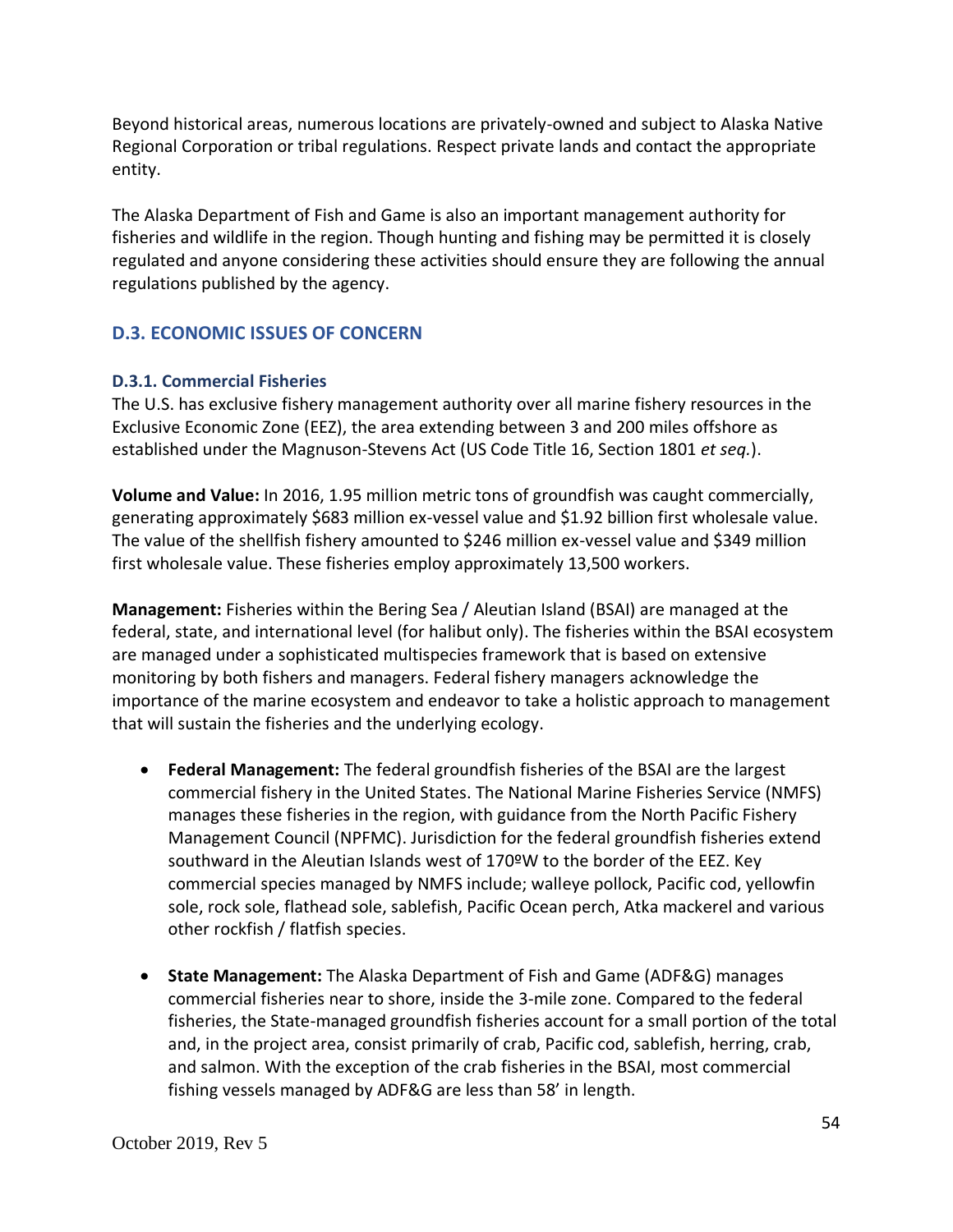• **International Management:** Pacific halibut is managed by the International Pacific Halibut Commission.

**Communities:** While small commercial fleets operate out of most of the communities in the Aleutian Island region, the largest commercial fishing ports in the region are Unalaska/Dutch Harbor followed by Akutan. Other larger fishing ports in the region include King Cove, Sand Point and Adak. Employment in the Aleutian Islands communities is closely related to the commercial fishery, particularly the groundfish fishery. Seafood processing dominates employment in the manufacturing sector of this region with sizeable seafood processing operations (Unalaska, Akutan, King Cove, Sand Point, and Adak).

- **Dutch Harbor / Unalaska:** Dutch Harbor/Unalaska has been one of the nation's top fishing ports since 1992. There are four large shore-based fishing processing companies located here. Compared to other ports in the Aleutian Islands, Unalaska provides substantial maritime support services for the BSAI fisheries Unalaska can support all range of services for any vessel class in the pollock, crab, and other groundfish fisheries and, for this reason, the support services are heavily dependent upon the success of the groundfish and crab fisheries. Furthermore, Unalaska is a critical fuel and cargo hub for the region. Large domestic (Matson) and international cargo carriers (APL) ship containers to and from this port.
- **Akutan:** Akutan is also heavily dependent on the commercial fisheries. The largest shore-based processing plant in North America, operated by Trident Seafoods, is located in Akutan. The facility is self-sufficient (e.g., generates its own power) and can house as many as 825 Trident employees (Trident 2010). A floating processor is seasonally based in Akutan. Fishing vessels delivering to Akutan focus primarily on pollock, crab, and Pacific cod.

Table D-1 depicts the remaining communities using State of Alaska Community Database Info:

| <b>Community</b>  | <b>Population</b> | <b>Processing</b><br><b>Plants</b> | <b>Cargo Service</b>           | <b>Commercial Flight</b>            |
|-------------------|-------------------|------------------------------------|--------------------------------|-------------------------------------|
| <b>Adak</b>       | 308               |                                    | <b>Barge</b>                   | 2X Weekly from ANC                  |
| <b>Atka</b>       | 54                | 1                                  | Monthly barge and<br>freighter | 3X Weekly from<br>Unalaska          |
| <b>Sand Point</b> | 1,076             |                                    | Weekly barge and<br>freighter  | 4X Weekly from Anch<br>and Cold Bay |
| <b>King Cove</b>  | 1,014             |                                    | Weekly barge and               | 6X Weekly from Cold                 |

#### *Table D-1. Aleutian Islands Communities Data.*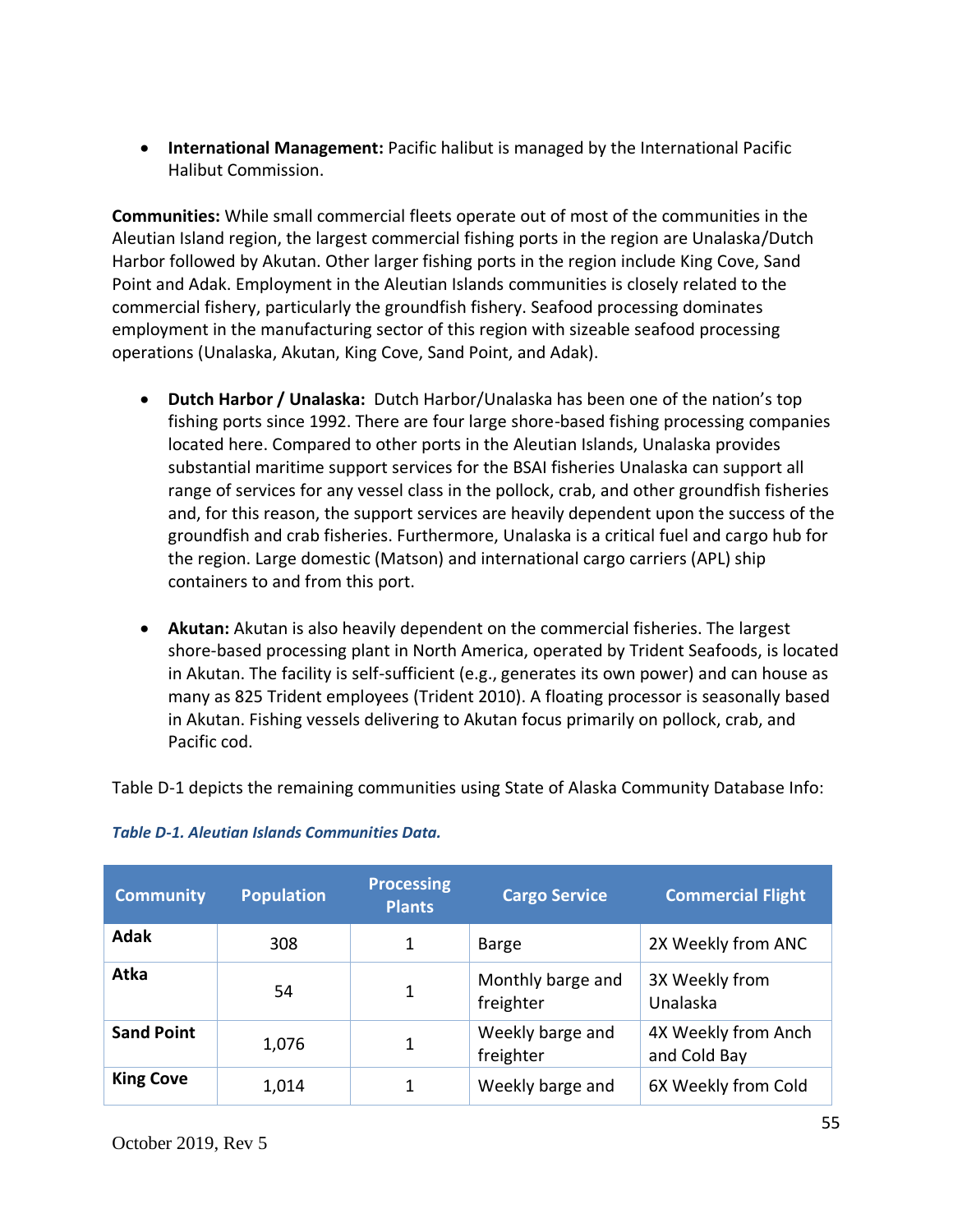|                   |    | freighter    | Bav                        |
|-------------------|----|--------------|----------------------------|
| <b>False Pass</b> | 44 | Weekly barge | 3X Weekly from Cold<br>Bav |

#### **D.3.2. Sport Fisheries**

Sport fishing is not as extensive in the Aleutian Island region as it is in the Alaska Peninsula and other parts of Alaska. Coho and sockeye are the two salmon species most frequently targeted in Dutch Harbor/Unalaska's freshwater and saltwater sport fisheries (ADF&G 2010f). In 2013, there were two charter boat companies operating out of Dutch Harbor/Unalaska and only one fishing guide.

The small charter boat fleet in Dutch Harbor/Unalaska provides non-local anglers access to the area's best-known sport fishery targeting halibut that travel in or through waters in the northwestern portion of the region. In July and August, halibut is often taken in both the Bering Sea and Gulf of Alaska. Black and dusty rockfish are popular game species found in the Aleutians and are typically caught nearshore.

#### **D.3.3. Marine Recreation and Tourism**

The Shumagin Islands and Dutch Harbor/Unalaska are the two main areas of importance to tourism in the Aleutians. Typically, these areas are rich in biodiversity, are relatively accessible and pristine. Caribou hunting, birding, beach combing, fishing, skiing and kayaking are popular tourist activities in the more established and accessible tourist areas. The tourism industry as a whole is largely dependent on the marine environment. Sport fishing, marine and terrestrial sightseeing, and boating are recreation and tourism activities that residents and visitors enjoy in the region. Recreation and tourism are extremely limited in the communities in the region, primarily because they do not have the facilities or resources to support such an industry.

Smaller communities have tourism activities on a much smaller scale such as visitors for sightseeing on cruise vessels or the Alaska Marine Highway System Ferry. The ferry stops in Akutan, Sand Point, Cold Bay, and King Cove and to a limited extent, False Pass.

The region includes three national wildlife refuges within the region including: Alaska Maritime National Wildlife Refuge, which includes the Aleutian Islands from approximately Unimak Island to Attu; Alaska Peninsula National Wildlife Refuge, which extends from False Pass along the southern portion of the peninsula to just east of Ugashik; and Izembek National Wildlife Refuge, which includes Umiak Wilderness Area and encompasses the area around the Izembek Lagoon from Morzhovoi Bay to areas north of Cold Bay on the Alaska Peninsula.

Although these large expanses of public lands are surrounding communities like False Pass and others, they do not add much to the local economies and accessibility is limited. Access to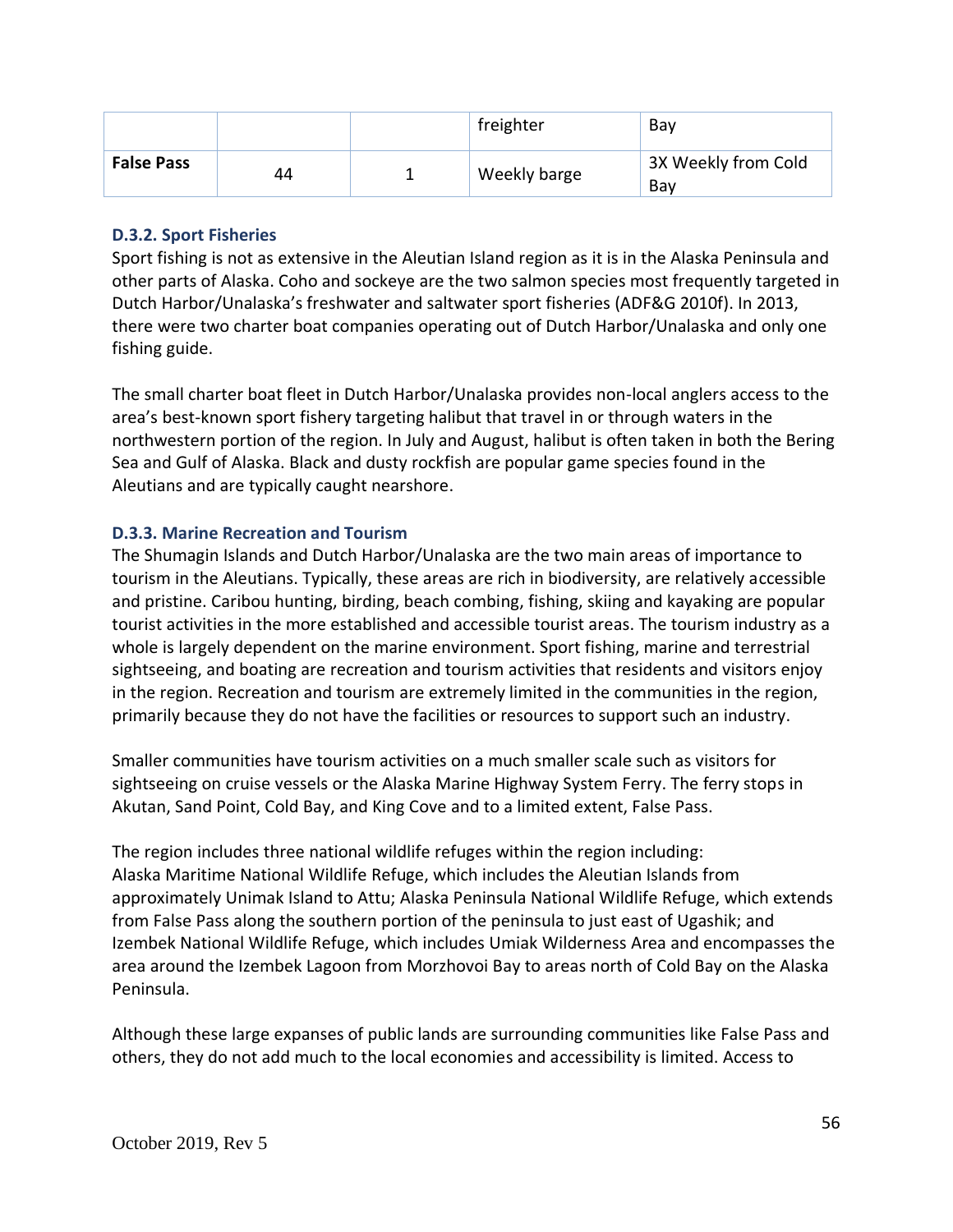public and tribal lands is by cruise, tour, ferry, or chartered vessels and air and boat taxis from primarily Dutch Harbor.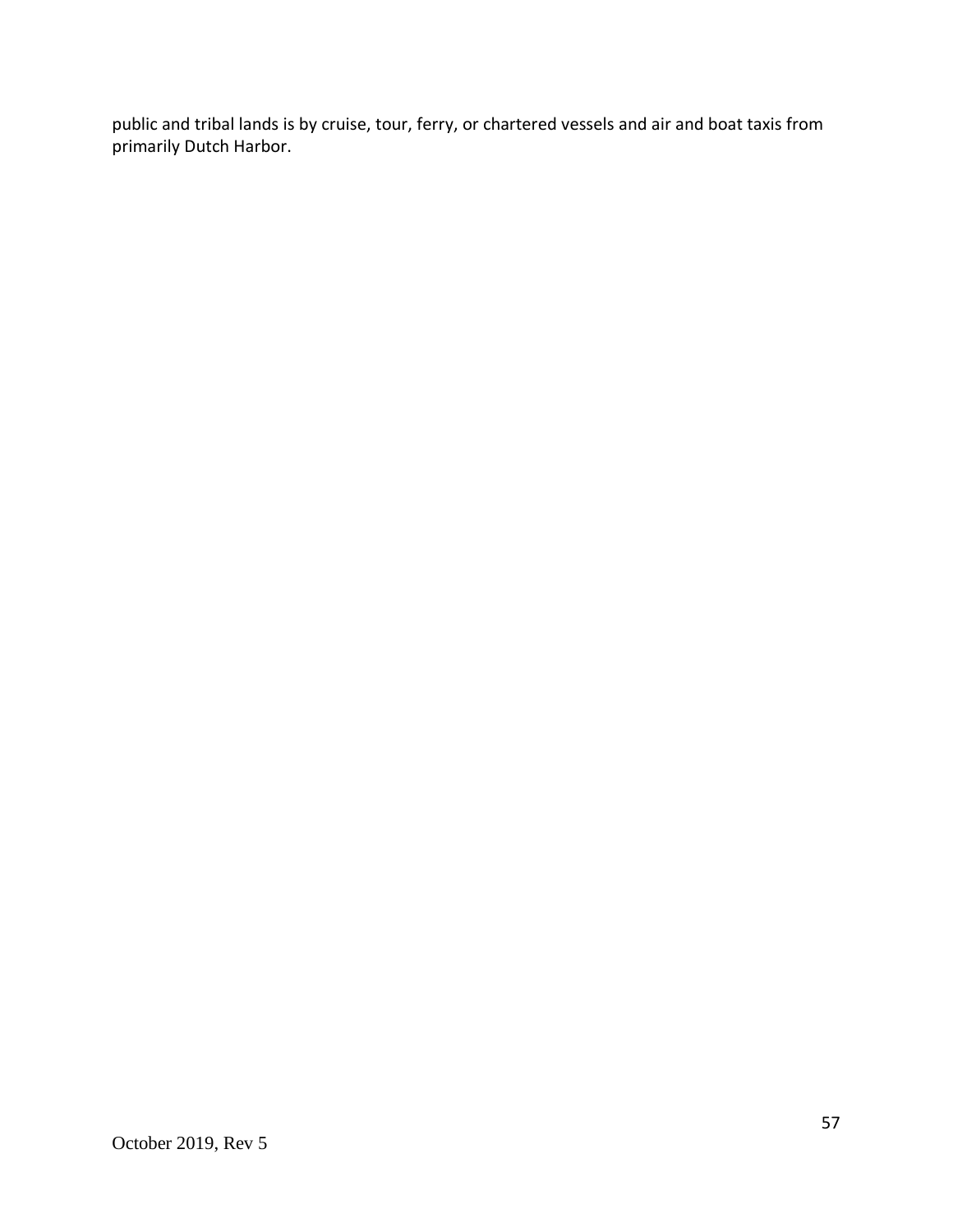### **D.4. GLOSSARY OF TERMS**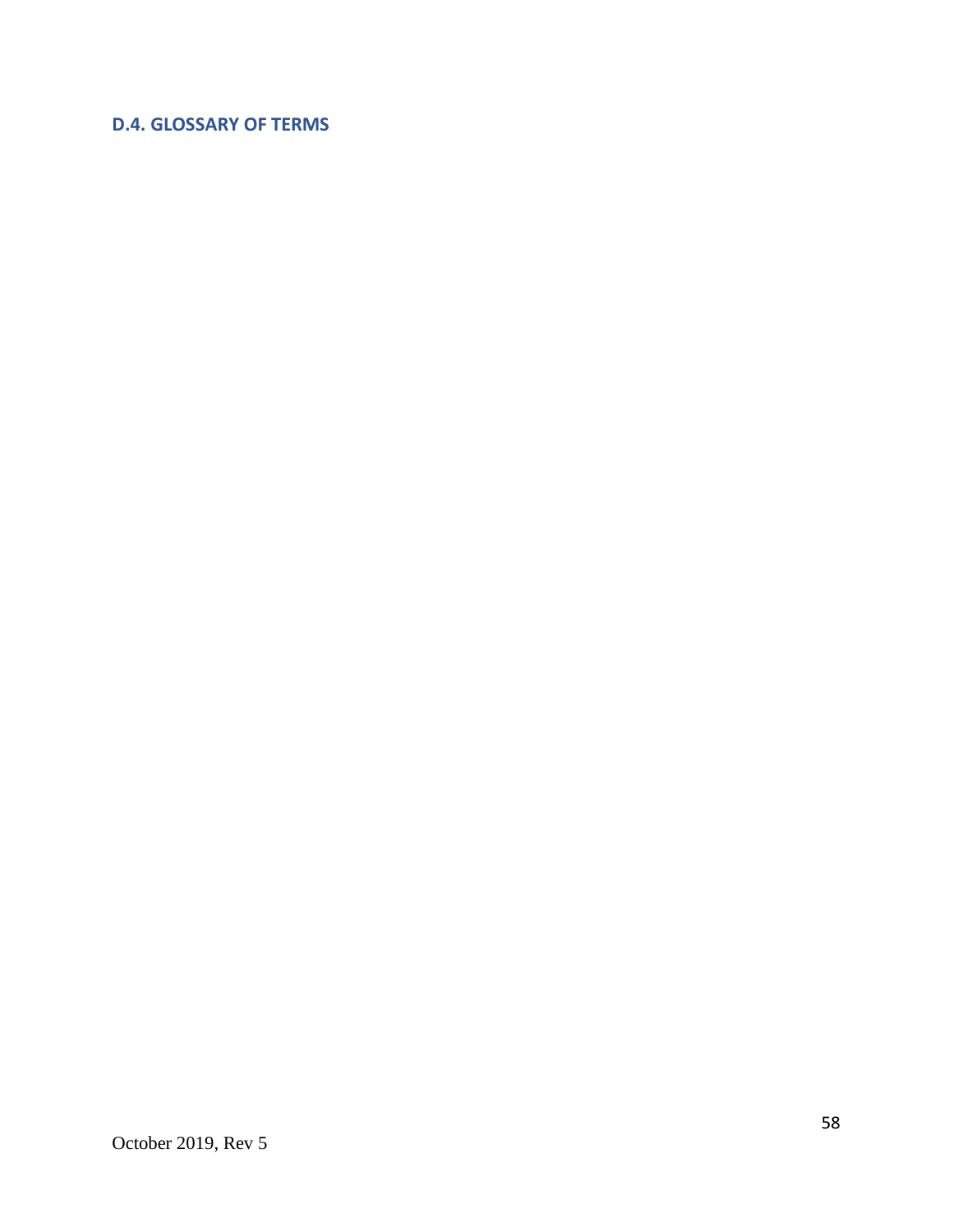#### **D.5. ACRONYMS AND ABBREVIATIONS**

| <b>ACP</b>   | Area Contingency Plan                                  |  |  |  |
|--------------|--------------------------------------------------------|--|--|--|
| <b>ADEC</b>  | Alaska Department of Environmental Conservation        |  |  |  |
| ADF&G        | Alaska Department of Fish and Game                     |  |  |  |
| <b>AIRA</b>  | Aleutian Islands Risk Assessment                       |  |  |  |
| <b>AIS</b>   | Automatic Identification System                        |  |  |  |
| <b>AIWSC</b> | Aleutian Islands Waterways Safety Committee            |  |  |  |
| <b>AMPRN</b> | Alaska Maritime Prevention & Response Network          |  |  |  |
| <b>APC</b>   | Alternative Planning Criteria                          |  |  |  |
| APD&T        | Alaska Petroleum Distributors and Transporters         |  |  |  |
| <b>ARP</b>   | Alaska Regional Contingency Plan                       |  |  |  |
| <b>ATBA</b>  | Areas to be Avoided                                    |  |  |  |
| <b>ATON</b>  | Aids to Navigation                                     |  |  |  |
| <b>BSAI</b>  | Bering Sea / Aleutian Island                           |  |  |  |
| <b>CFR</b>   | Code of Federal Regulations                            |  |  |  |
| <b>COFR</b>  | Certificate of Financial Responsibility                |  |  |  |
| <b>COTP</b>  | Captain of the Port                                    |  |  |  |
| C/P          | <b>Catcher Processor</b>                               |  |  |  |
| C/V          | <b>Catcher Vessel</b>                                  |  |  |  |
| <b>DGPS</b>  | Differential Global Positioning System                 |  |  |  |
| <b>DWT</b>   | Deadweight Tonnage                                     |  |  |  |
| <b>ECDIS</b> | Electronic Chart Display and Information Systems       |  |  |  |
| <b>EEZ</b>   | <b>Exclusive Economic Zone</b>                         |  |  |  |
| <b>EMS</b>   | <b>Emergency Management Service</b>                    |  |  |  |
| <b>ENC</b>   | <b>Electronic Navigational Chart</b>                   |  |  |  |
| <b>ESA</b>   | <b>Endangered Species Act</b>                          |  |  |  |
| <b>ETS</b>   | <b>Emergency Towing System</b>                         |  |  |  |
| <b>EVATS</b> | <b>Emergency Vessel Attachment &amp; Towing System</b> |  |  |  |
| <b>FMSC</b>  | <b>Federal Maritime Security Coordinator</b>           |  |  |  |
| <b>FOSC</b>  | Federal on Scene Coordinator                           |  |  |  |
| <b>GMDSS</b> | Global Maritime Distress and Safety System             |  |  |  |
| <b>GRS</b>   | Geographic Response Strategies                         |  |  |  |
| <b>IBA</b>   | <b>Important Bird Area</b>                             |  |  |  |
| <b>IMO</b>   | <b>International Maritime Organization</b>             |  |  |  |
| <b>LNM</b>   | <b>Local Notice to Mariners</b>                        |  |  |  |
| <b>MMPA</b>  | <b>Marine Mammal Protection Act</b>                    |  |  |  |
| <b>MSC</b>   | Maritime Safety Committee                              |  |  |  |
| <b>NCEI</b>  | National Center for Environmental Information          |  |  |  |
| <b>NCP</b>   | National Contingency Plan                              |  |  |  |